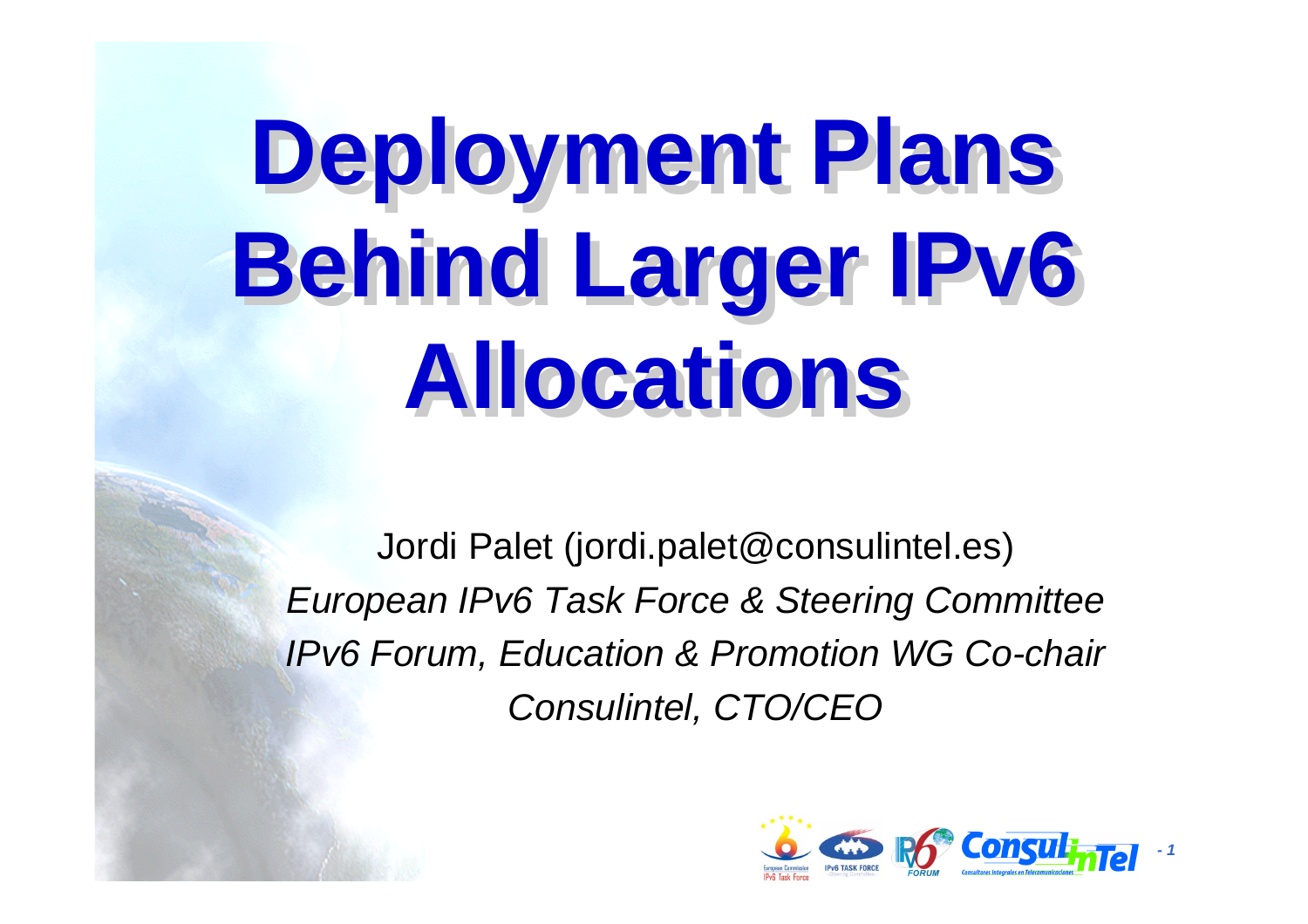#### **Allocations & Inputs Received Allocations & Inputs Received**

- $\bullet$ Many thanks for those inputs !
	- Information from public sources and inputs provided directly from the people indicated below
	- Of course, non-confidential issues only included here
- • In order to prepare this presentation, we have received inputs from:
	- Charles Bovy Vodafone (NL)
		- 2001:1600::/31 allocated on 02/09/2003
	- ???? Sunrise (CH)
		- 2001:1700::/27 allocated on 24/11/2003
	- Mikael Lind TeliaSonera (SE)
		- •2001:2000::/20 allocated on 20/05/2004
- **TeliaSonera**
- More big allocations coming, waiting for IANA …
	- DoD (Michael Brig)
- NTTWEST
	- •2001:0D70::/30 allocated on 12/09/2003





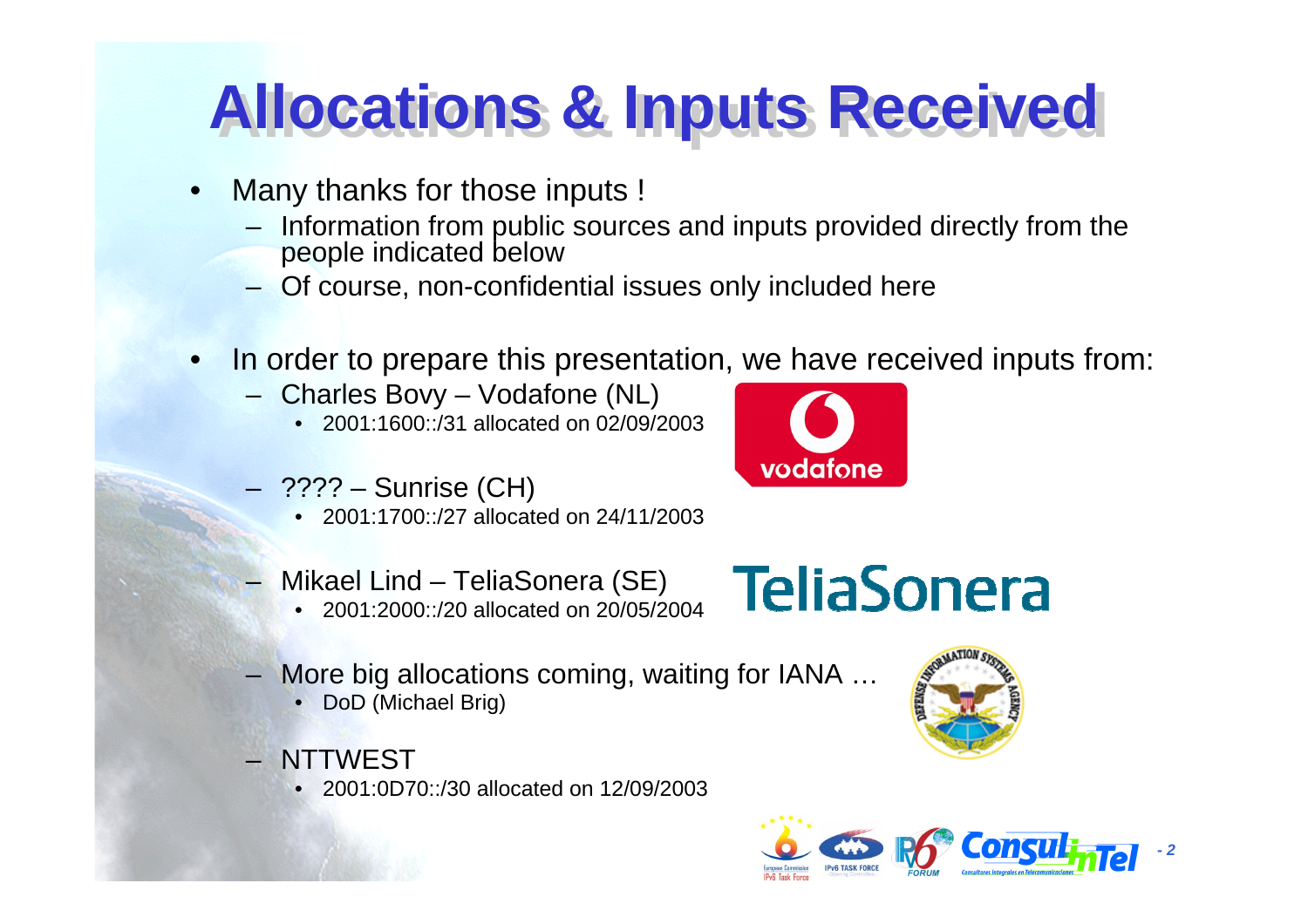# **Vodafone Libertel Background**

- Vodafone Libertel is a telecommunications operator based in the Netherlands, part of the Vodafone Plc group
- Vodafone Libertel operates on GSM mobile communications, holds a 3G UMTS license for deployment within the country and also provides IP services to its customers over the Internet
- $\bullet$ Vodafone Libertel operates nationwide in the Netherlands
- Vodafone Libertel currently provides IPv4 services to corporate customers, VPN customers, internal networks and services, and internet access to its Mobile users via 2.5G GPRS and 3G UMTS
- The total number of its mobile subscribers is currently of 3.4 million

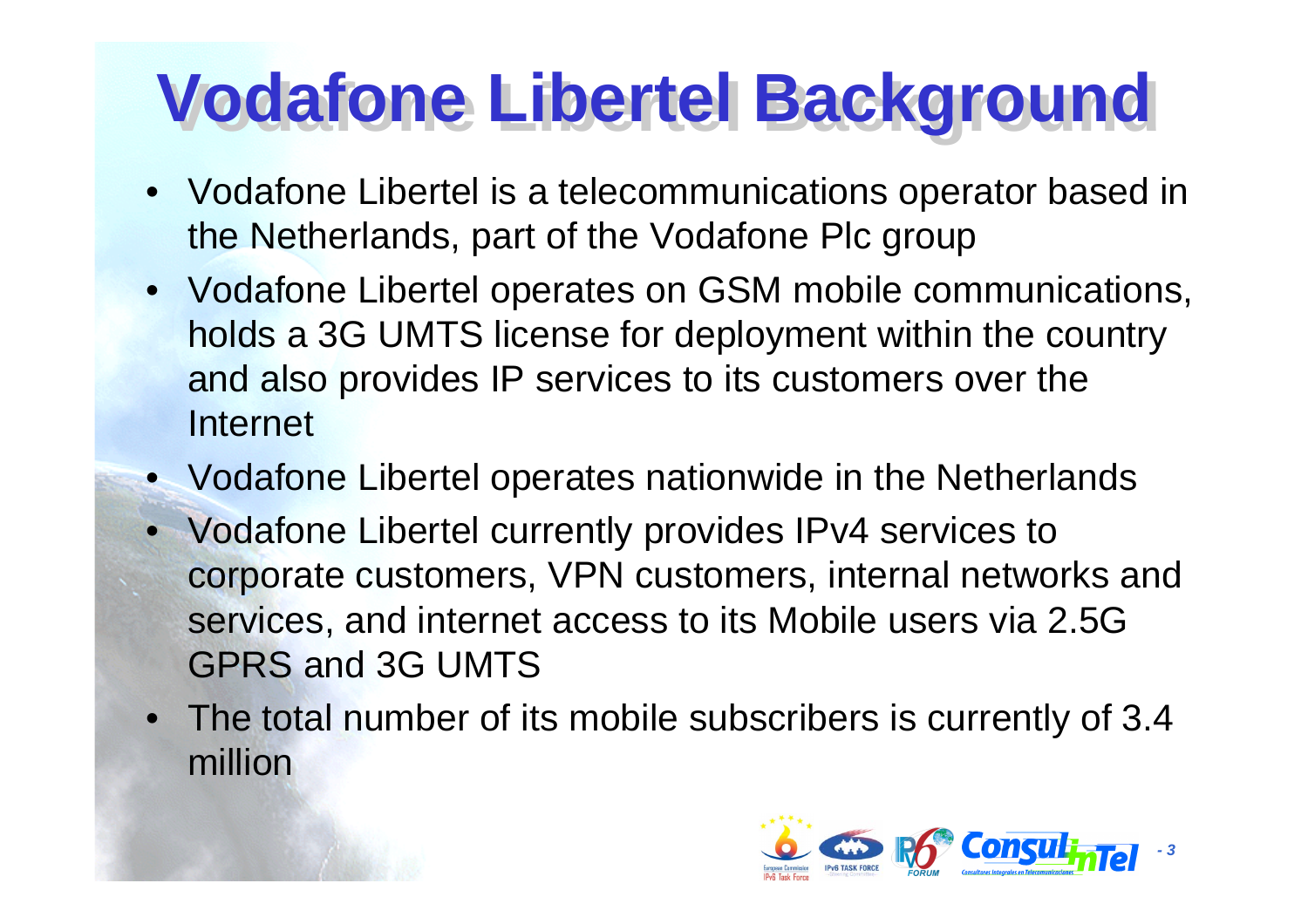#### **Vodafone GIN Vodafone GIN**

- •GIN stands for Global IP Network **Harry Committee** - Is the IP network between the Vodafone operators
- Besides the national IP backbone, Vodafone Libertel is responsible for the Global IP Network
- The Vodafone GIN interconnects the local Vodafone operator's national IP networks
- The Vodafone GIN is operated by Vodafone Netherlands located in Maastricht, The Netherlands

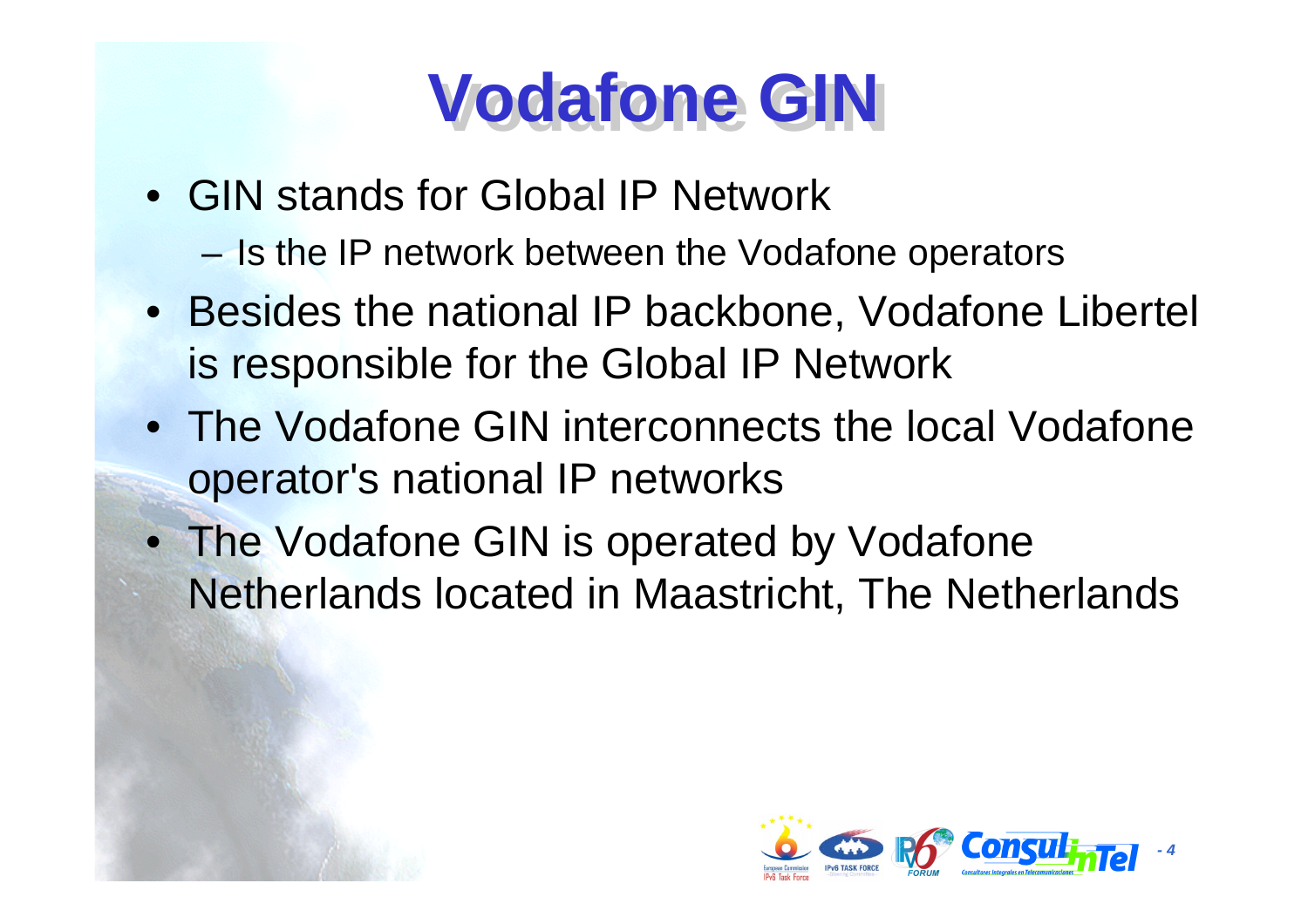#### **Vodafone & IPv6 Vodafone & IPv6**

- •Currently Vodafone Libertel is participating in an IPv6 trial network with other Vodafone operators and intends to provide IPv6 production services in the near future on the mobile 3G sectors
- Vodafone NL holds a /31 IPv6 range
	- /32 is for the Vodafone NL company
	- –/32 is for the Vodafone GIN network
- The IPv6 addressing policy of Vodafone advises to have for each Vodafone operator a /32
	- Within each operator the same addressing scheme can be used
	- The IPv6 addressing policy document describes this scheme
		- Note that is not mandatory

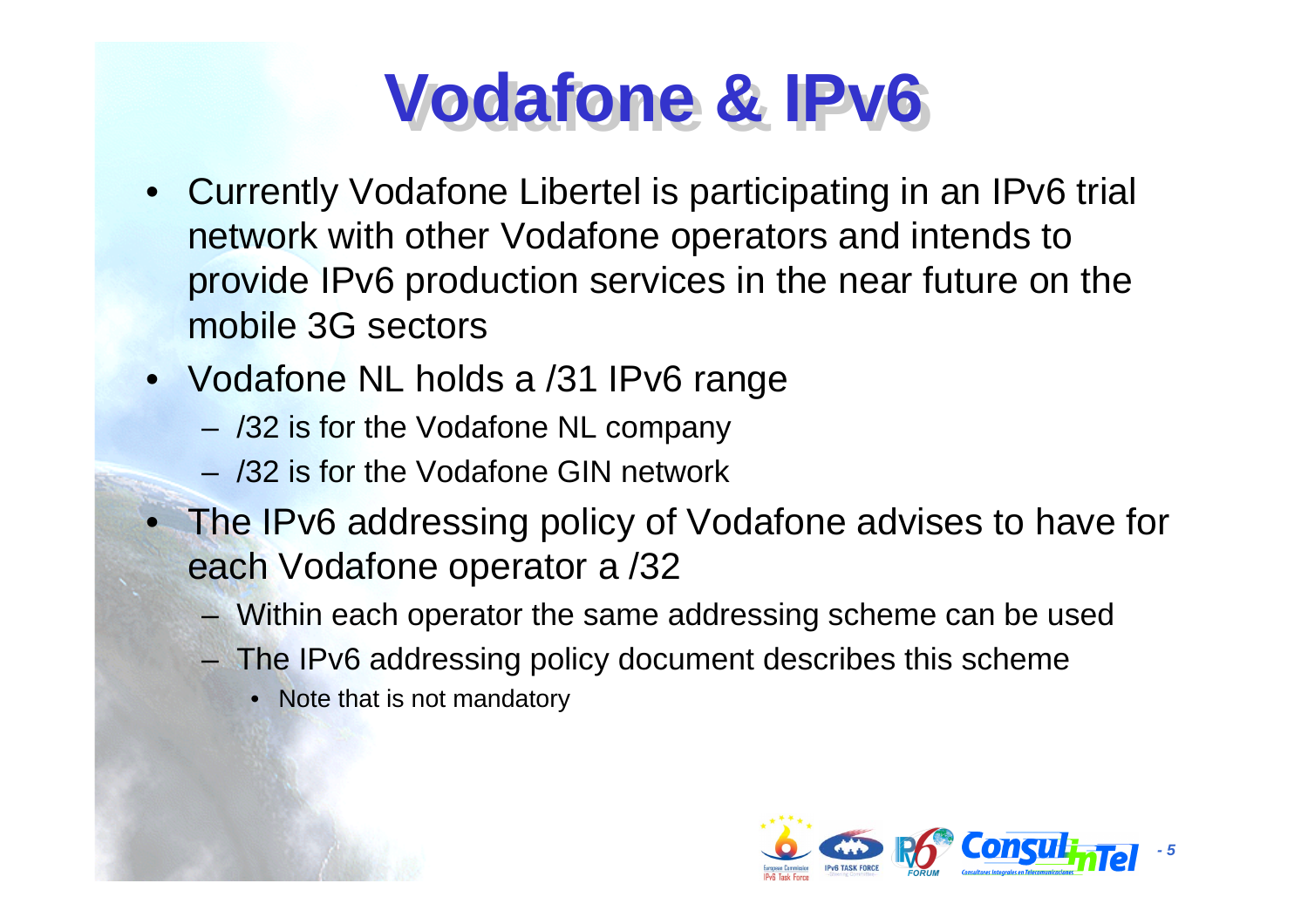#### **Vodafone & IPv6/3G UMTS Vodafone & IPv6/3G UMTS**

- Currently Vodafone NL has launched the 3G UMTS service
	- $-$  IPv6 is not yet used for this service
	- –Plans exists to roll-out IPv6 over the IP-backbone of Vodafone NL and Vodafone GIN
- User-traffic over IPv6 is not yet scheduled
	- A lot of dependencies on other systems (GGSN, etc.)
- The idea is that we prefer each operator in each country request an own IPv6 allocation:
	- (larger) operators do not want to be dependent of Vodafone GIN regarding internet connectivity
	- In the future parts of Vodafone Plc could be sold which affects a renumbering
	- Some operators already have an allocation
	- Some political issues

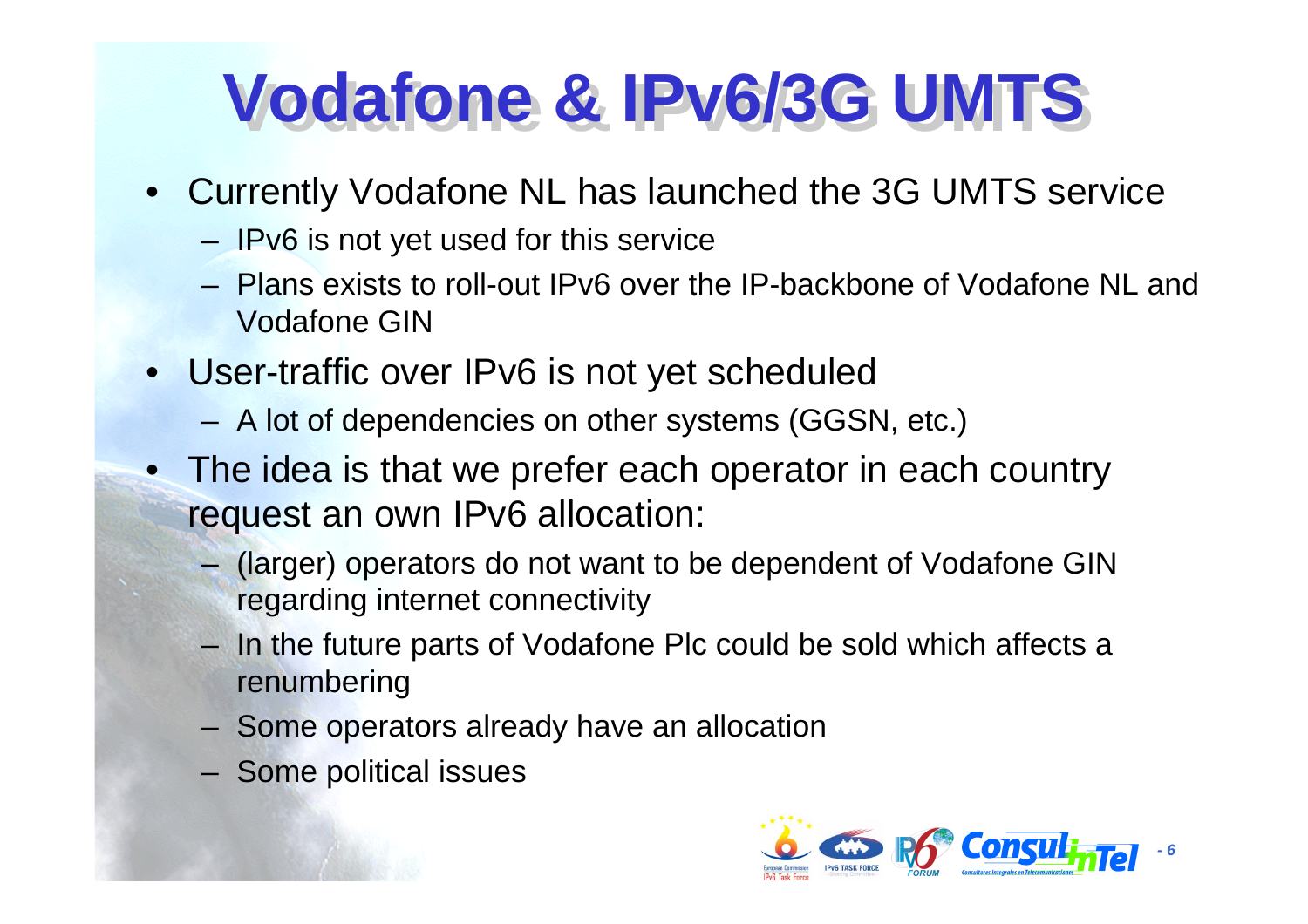#### **Vodafone & IPv6 Customers**

- $\bullet$ According to the 3GPP specs each mobile device needs a minimum of a /64
- $\bullet$ For corporate users/networks mobile devices a /48 can be assigned
- $\bullet$ Personal area networks (PANs) can be attached to the mobile device

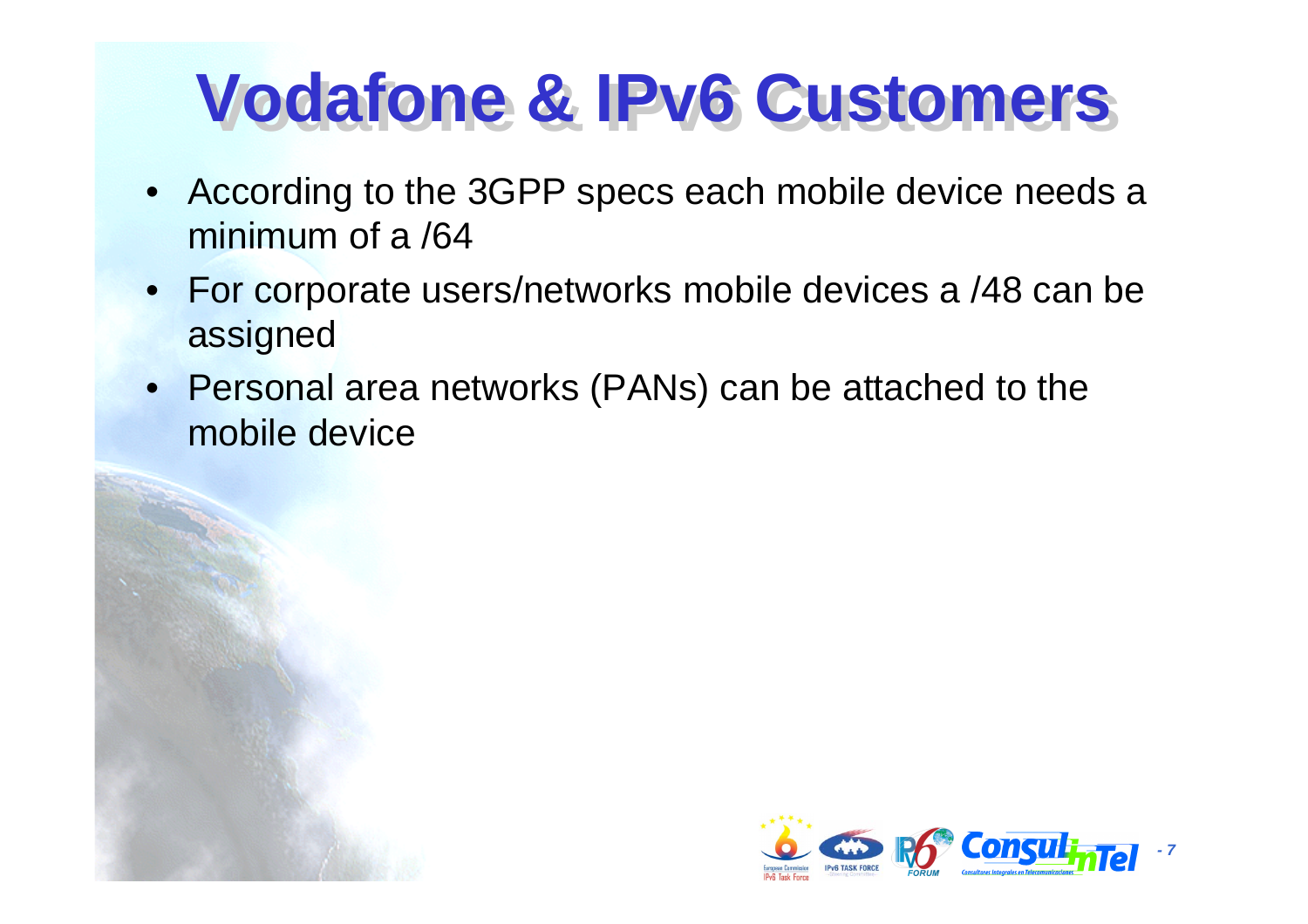# **Vodafone Interviewed ;-) Vodafone Interviewed ;-)**

- 1. When do you expect every Vodafone operator to request news prefixes ?
	- Each Vodafone operator needs to become LIR to get a IPv6 prefix. Some operators already have: Portugal, Germany, etc.
- 2. Do you believe a /32 will be enough for every operator ?
	- I think a /32 will be enough. It depends on the allocations to customers. Regarding the specs a /64 is sufficient for a customer.
- 3. What do you mean with IPv6 roll-out over the IP-backbone ?
	- Currently the IP backbone network is IPv4-only. In the near future the backbone of Vodafone NL and Vodafone GIN needs to support IPv6.
- 4. You will use dual stack or only IPv6 ?
	- I think we will use both.
- 5. Have you already decided (if required in some points in the network) to use any specific transition mechanism ?
	- Not yet. We have tested NAT-PT, but I think dual stack proxies are used in the future as well.

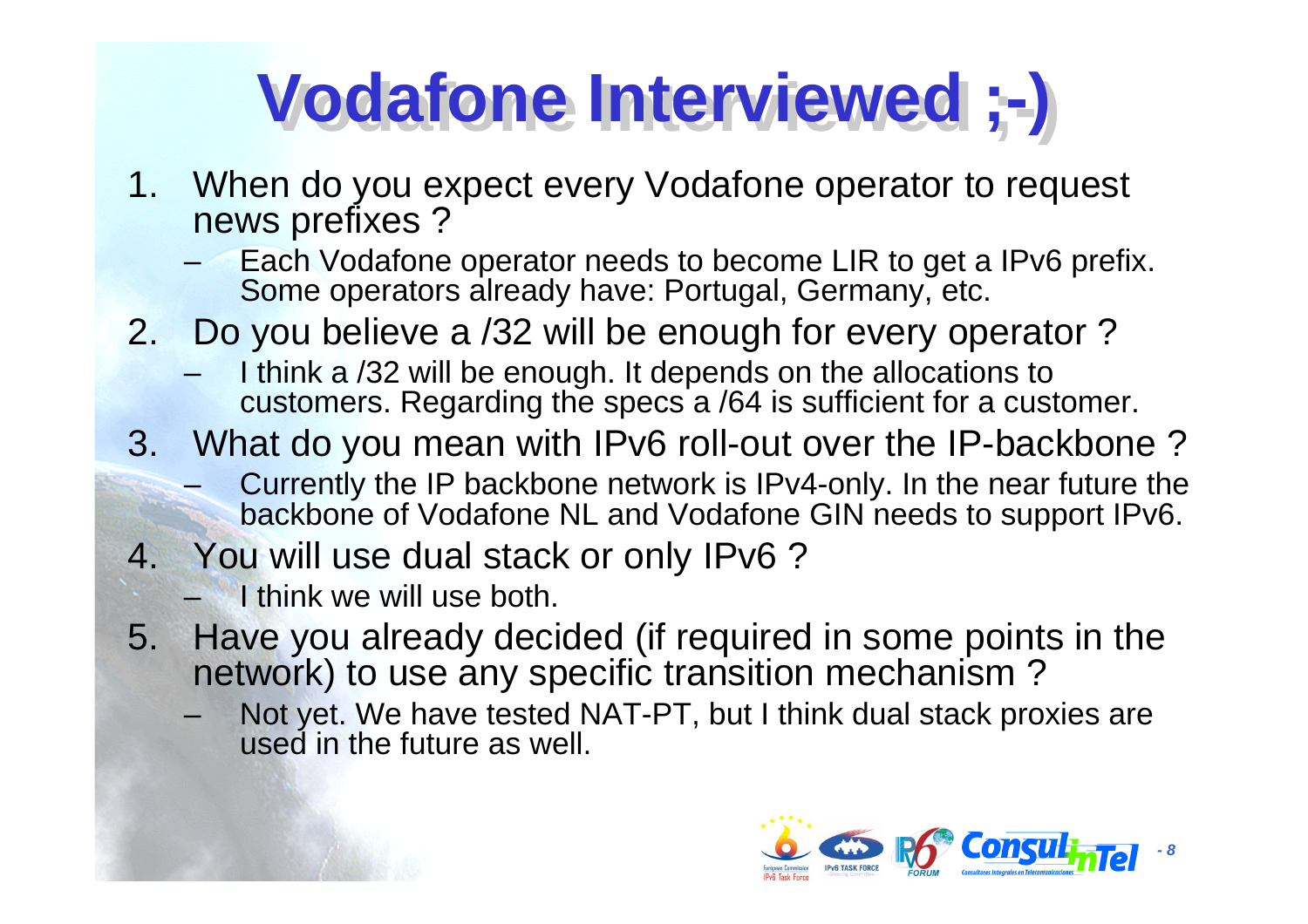# **Vodafone Interviewed ;-) (cont.) Vodafone Interviewed ;-) (cont.)**

- 6. Any "possible" or intended schedule for IPv6 usage in 3G for user-traffic ? (or is only depending on GGSN, etc. availability with IPv6)
	- Confidential ?
- 7. Do you feel IPv6 is important for 3G, or you do this only because standards mandate it ?
	- Whenever Peer-2-peer communication is necessary for a broad public, IPv6 is necessary. Especially when IPv4 addresses are rare.
- 8. What is your position about the usage of IPv4 with IMS ? It make sense for you using private address space, or it will break something and make more difficult to provide new applications and services ?
	- Interworking with other operators is hard to do when using private address space.
- 9. Are you already considering any specific IPv6 applic ations or services ?
	- Not yet as far as I know.

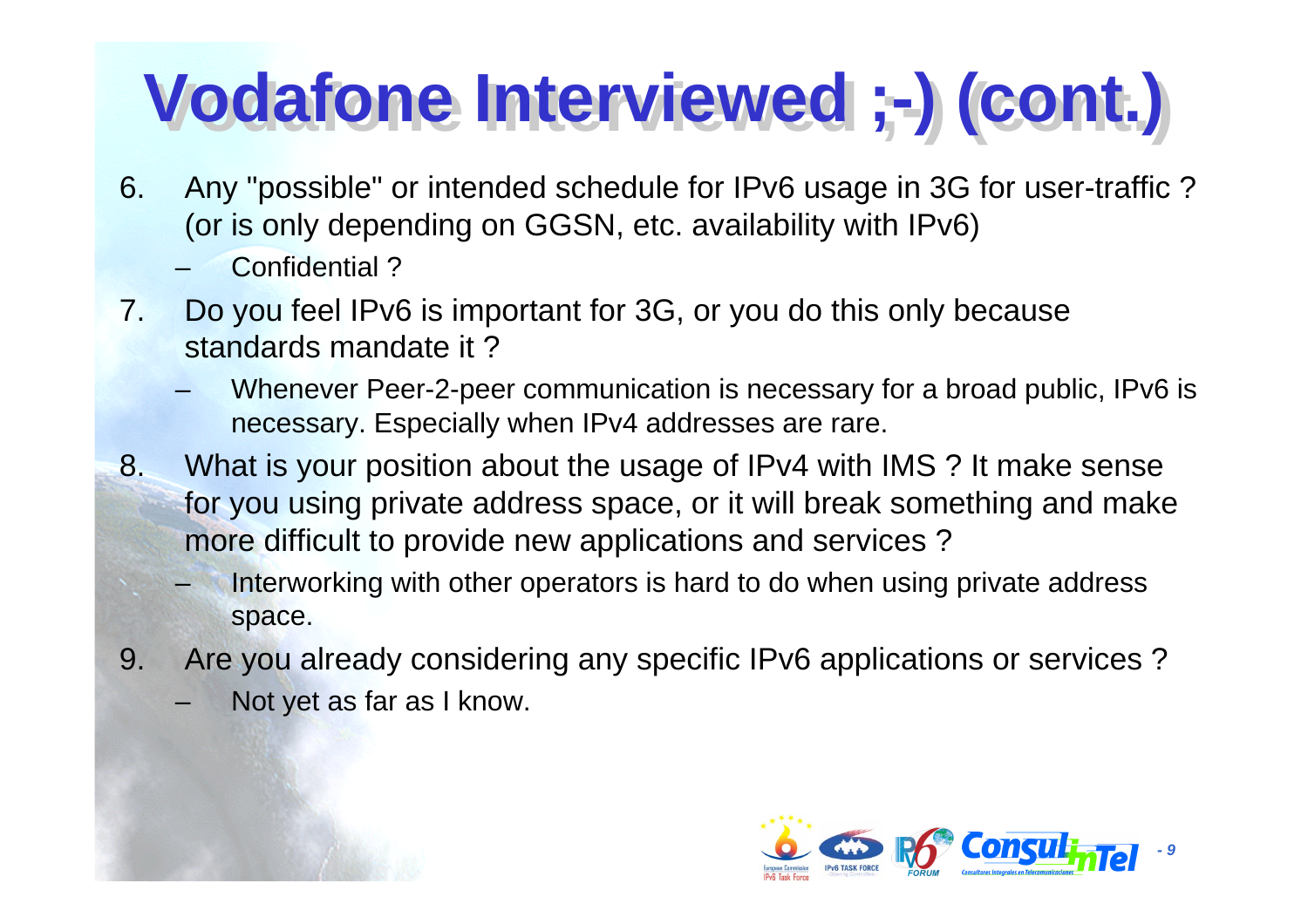# **TeliaSonera (I)**

- •Joint application for the whole TeliaSonera group and we have also made sure that we can provide space to customers that act as small ISP, i.e. universities, since we are one of the major transit providers in Europe and to the US
	- Many companies have opted to go for many small separate blocks but we see that as non compliant with the IPv6 philosophy
	- Aggregation is an important part of IPv6 and we believ e that it is beneficial for all to go for large address blocks
- •One advantage for us as a company with a large address block is that it allows us to have more overhead and thereby allows for more flexibility

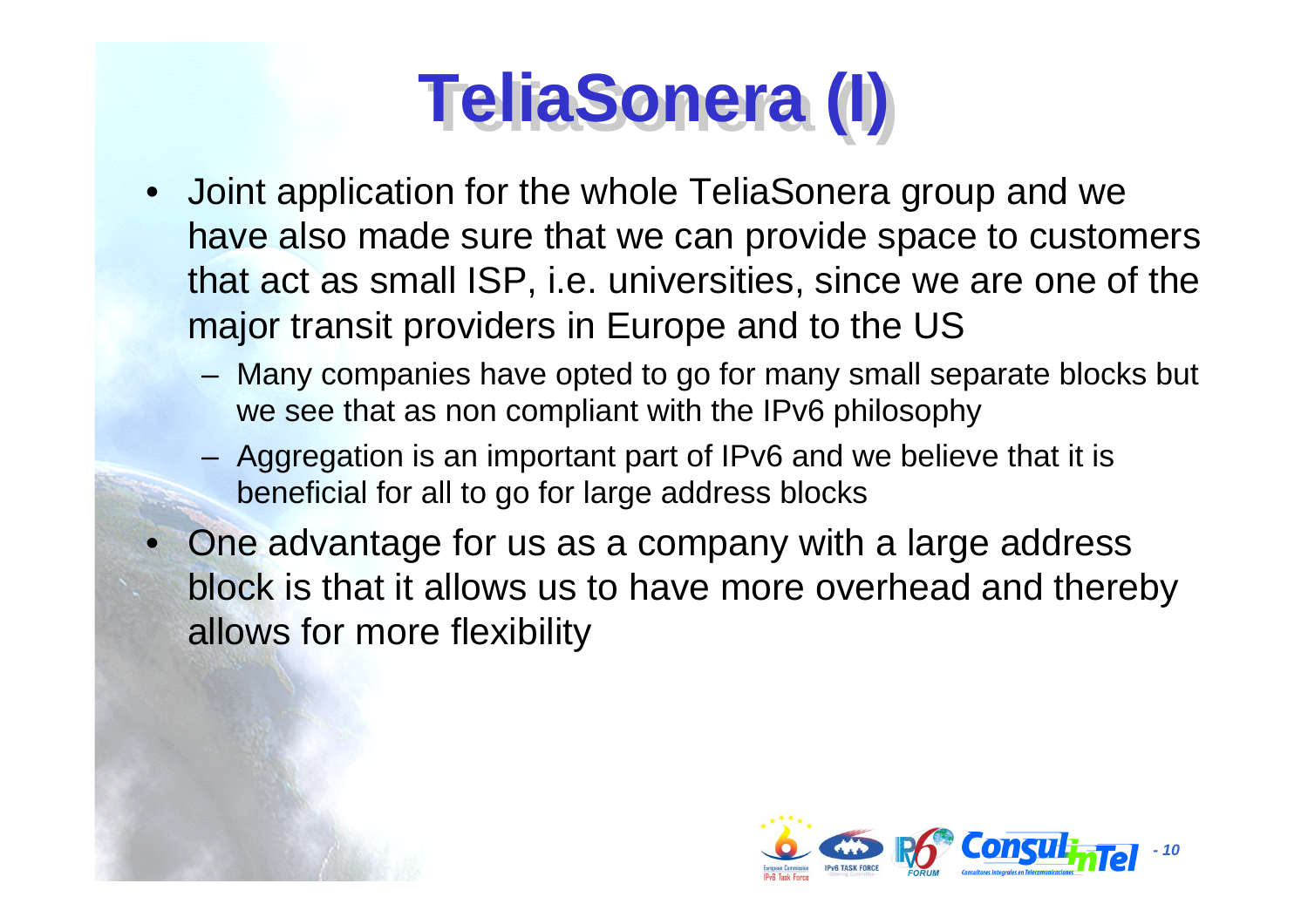# **TeliaSonera TeliaSonera (II) (II)**

- Our major concern right now is the vague rules when it comes to how to register the addresses
	- We would like to see a change compared to the current system for registering IPv4 addresses since it otherwis e would for example mean a lot of work for us to allocate /48 blocks using DHCP to customers
- A small note was that we hade to rewrite the application form since it didn't apply to this kind of application that is aimed at covering the needs for a long time

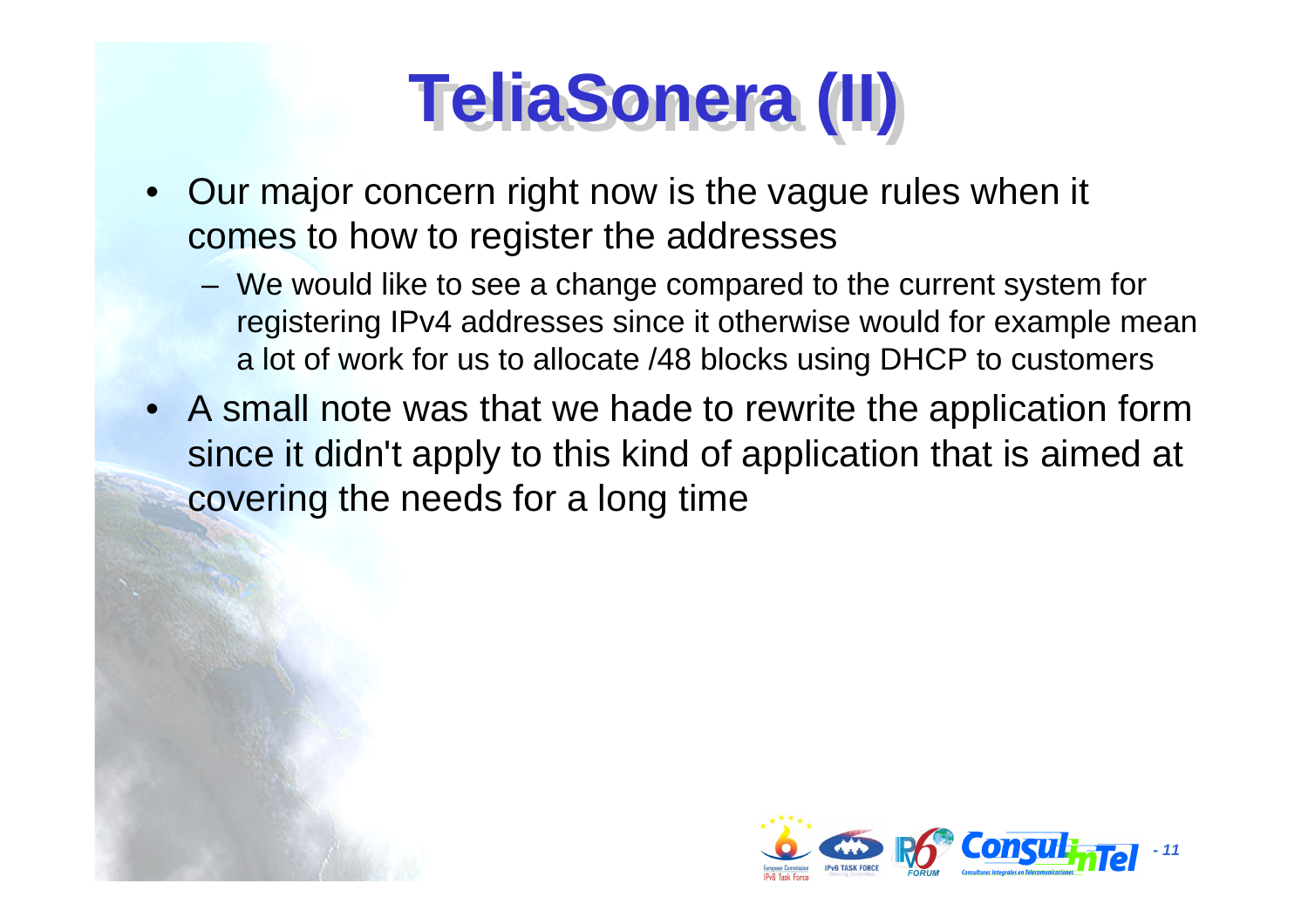# **TeliaSonera TeliaSonera Interviewed ;-) Interviewed ;-)**

- 1. Any way, can you tell me if you have already an idea (and can be made public, just overall), about how you will split the /20 (addressing plan) ?
	- It will probably be split to allow geographical aggregation internally and at the same time make each unit a bit more independent if wanted.
- 2.Any specific plans for the length of the prefix that will be provided to different type of customers ?
	- –We want to follow the /48 rule. The only real exception will be mobile phones, /64, but we are considering mobile services that uses /48 as well just to make it as easy as possible for the user.
- 3. Any specific considerations regarding 3G/UMTS deployment ?
	- We see an IPv6 only IMS deployment will be the best technical solution. I think it is a pity that most manufacturers are implementing IPv4 versions before IPv6 version even though it is stated that it should be IPv6 only.
- 4. What is your position about the usage of IPv4 in 3G/IMS ? It make sense ?
	- No. I believe it creates more problems than it solves. Interoperability with the entire Internet has to be possible which means that there has to be mechanism for translating between IPv6 and IPv4.

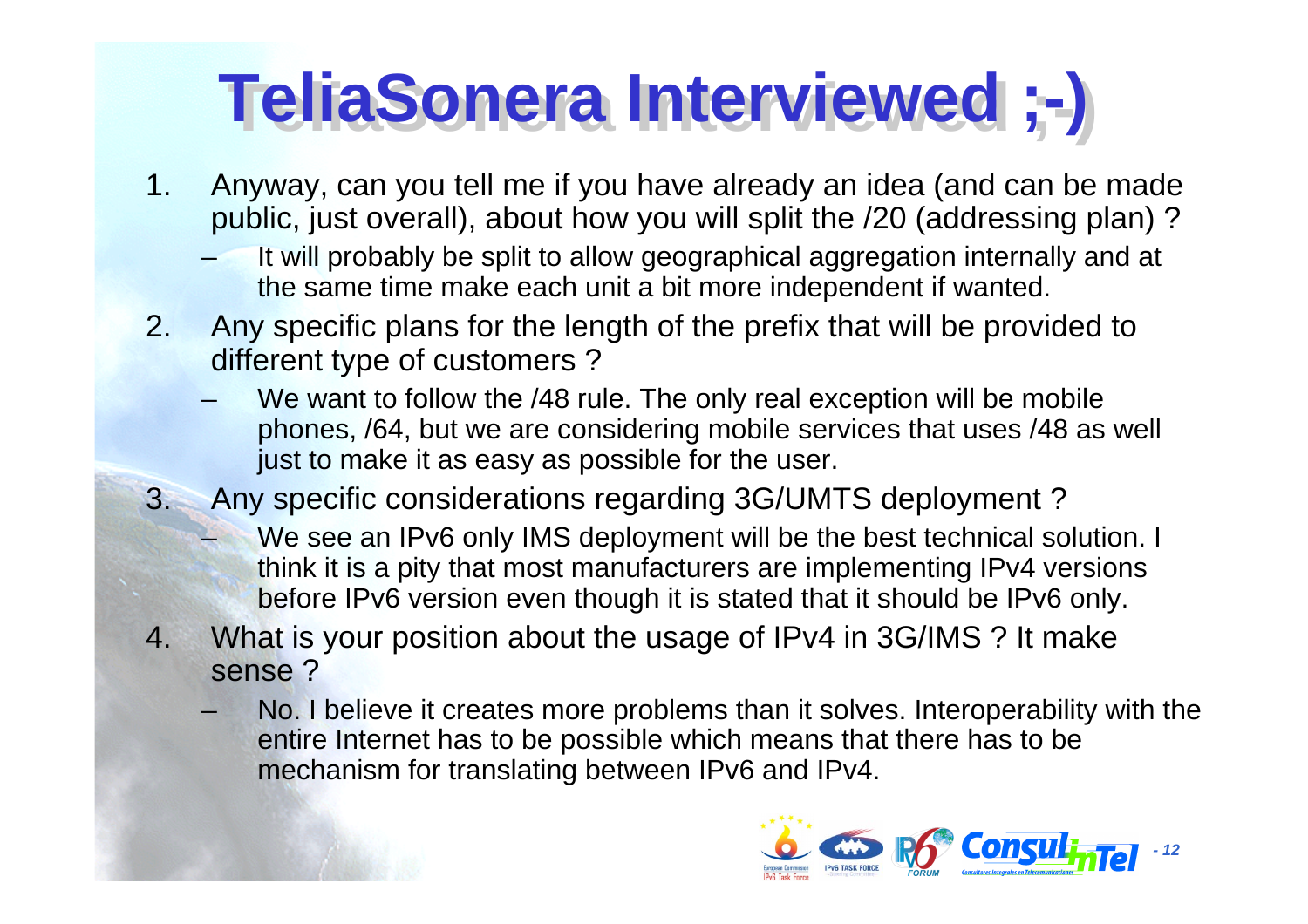# **TeliaSonera TeliaSonera IInterviewed ;-) (cont.) nterviewed ;-) (cont.)**

- 5. Specific plans for IPv6 user-traffic in both, the backbone and the access (and other "parts" of the network) ?
	- We are still looking into the long-term solutions for IPv6 and have not made all the final decisions so I don't think I have that much to share.
- 6. Plans for dual stack or only IPv6 ?
	- Dual stack. As an operator we provide Internet access and that means providing both IPv4 and IPv6.
- 7. Any plans for a specific transition mechanism ?
	- We are offering 6to4 and consider deploying Teredo relays for our private customers and we are offering configured tunnels to corporate customer s. If you count 6PE as a transition mechanism then I would guess it is likely to be used in our networks.
- 8. Why do you feel IPv6 is important ?
	- Simplicity. I believe that IPv6 will bring simplicity into the network which will make it easier to for the ordinary customer but also easier for implementers when it comes to designing new services. As an operator both these things are import to help nourish our business.
- 9. Are you already considering specific applications or services ?
	- Connectivity and 3G is all I can mention.

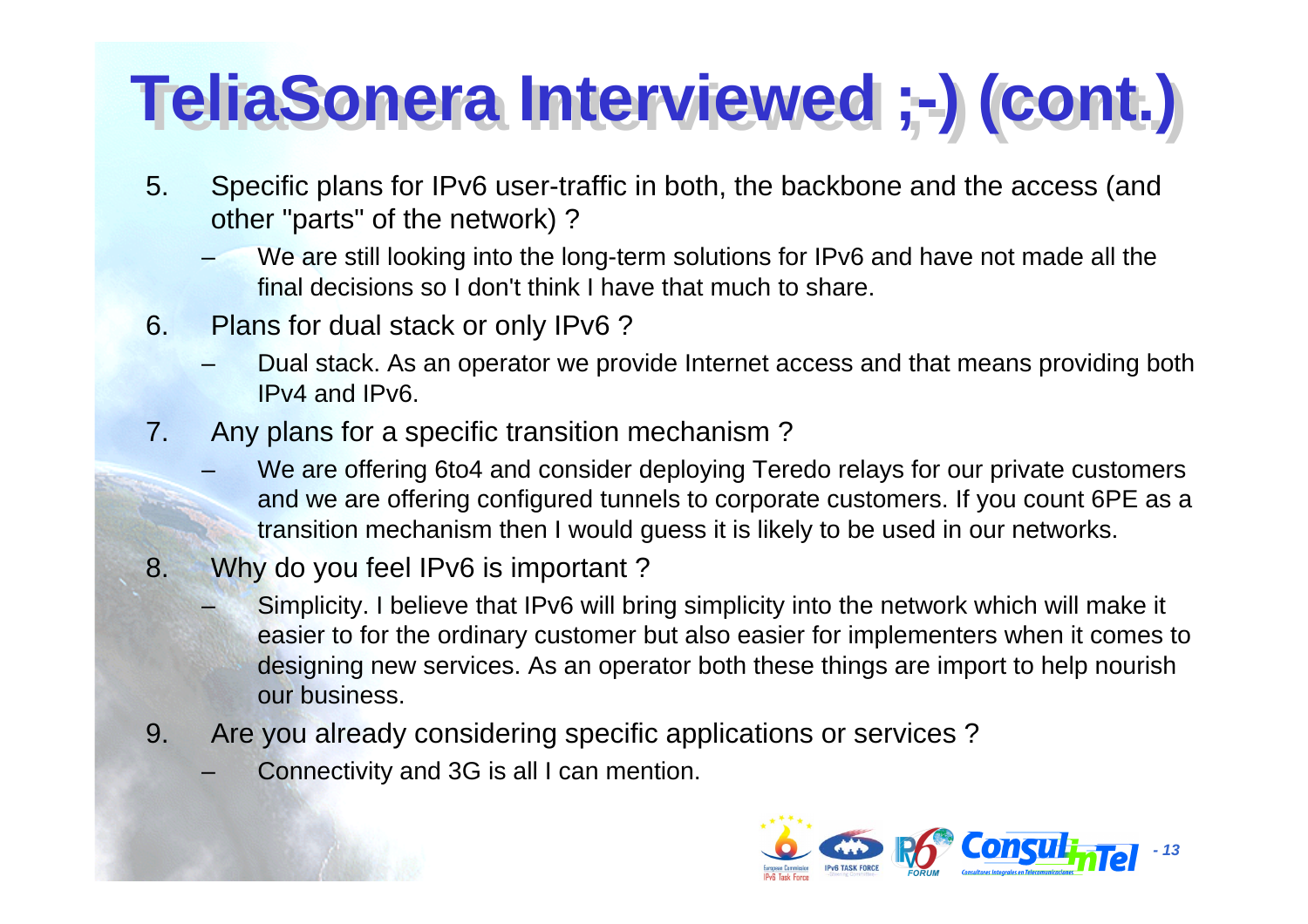

- • The plan is to get the big allocation with hopefully some additional reserve to uniquely identify the DoD on the IPv6 Internet versus many parts of the DoD identifying themselves independently
	- There are lots of good ramifications to this and a few negatives also
- • It is anticipate we will give back our current IPv6 allocations when this happens
- • Future Combat Systems Demand:
	- Ubiquity (IP Centricity)
	- Mobility (+Ad-Hoc)
	- Operability (Security, QoS, NetOps)
- •Our current networks can't fit into anything like a /32
- • /16 for next 2 years = .00152% of IPv6 Address Space
	- /x (10 years)
	- /y (reserved)
		- 1.8 x 1019 (18.000.000.000.000.000.000) Host Addresses per Network
		- Permits Geospatial Addressing
	- The Soldier is a site (network of networks)